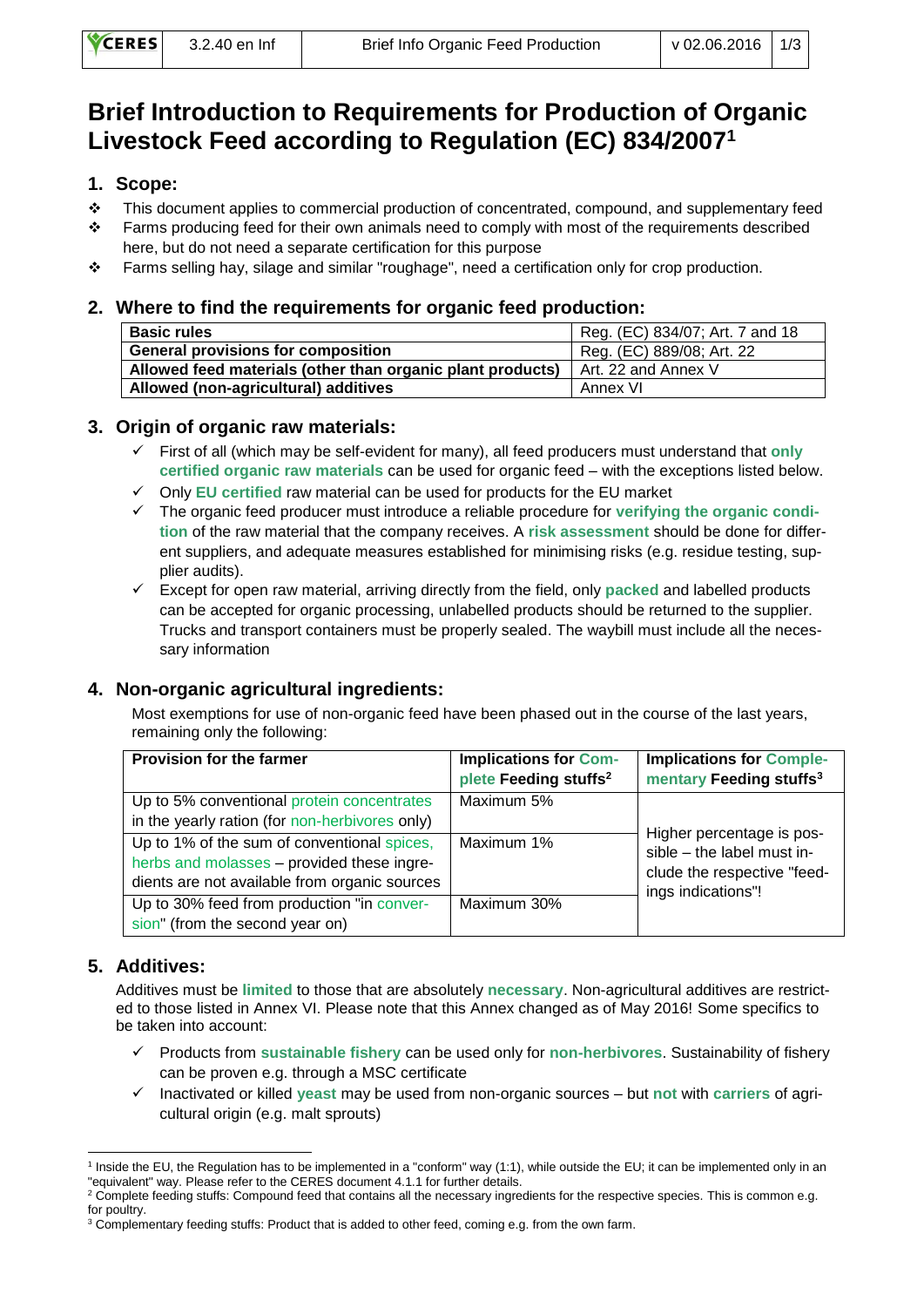- Only the **acids** listed in Annex VI are allowed as **preservatives**, not their respective salts!
- $\checkmark$  Use of vitamins is restricted to those derived from agricultural products, or identical to these. For **ruminants, only vitamins A,D,E** are allowed from synthetic origin. Inside the EU, this is subject to authorisation by the competent authority. In third countries, use of vitamins for ruminants is subject to authorisation by the respective control bodies at the farm level.
- **Ethoxyquin** is a common anti-oxidant (preservative) used in feed, which is not allowed in organic feed production. Some EU member countries authorise ethoxyquin **only for stabilising vitamin A**, but not for other purposes! In third countries, CERES authorises ethoxyquin for the same purpose as "equivalent".

#### **6. Separation:**

- Some companies produce only organic, but most do both: organic and conventional.
- These latter have to set up a **good system for separating organic products from conventional**  ones: from the moment of reception of the raw material, through all steps of processing, storage, etc., up to sale.
- The best separation, of course, is **in space**: have separate warehouses and processing lines for organic.
- However, this may often not be possible; in this case, you can separate **in time**: you process organic at different times on the same line as conventional; before processing organic, you have to **clean** the line.
- Feed manufacturing normally involves a **continuous process**, using equipment that cannot be cleaned easily. The operator must make sure that at the beginning of organic processing; a reasonable quantity of organic product is used for "**flushing**" the line, and sold as conventional.
- Special attention must be given to the risk of **contamination** of organic feed with genetically modified (**GM**) crops. Very small residues of e.g. GM maize, soybeans or rapeseed can lead to positive laboratory results!
- Where separate warehouses are not feasible, an adequate **separation within the existing storage** room may be sufficient: e.g. rows separated by a line on the floor, or separate shelves, properly labelled.

## **7. Documentation:**

- $\checkmark$  An organic producer needs an **organic management plan.** If the company has a quality management system, the quality handbook should contain a chapter referring specifically to processing of organic food.
- $\checkmark$  Wherever parallel production of organic and conventional products takes place, bags, containers, boxes with organic products have to be **labelled**, at all steps throughout your facility.
- The operator has to keep and file **supplier certificates, waybills, reception notes, processing records, storage books, and invoices**; all these records have to refer to "organic".

## **8. Pest control, sanitation, polluting substances:**

- Before using any substances for **pest** control, the operator must take the necessary steps for **preventing** them.
- The operator must make sure that the organic product at **no moment** comes into touch with **polluting substances**, such as fuels, pesticides, wood preservatives, detergents, moulds etc.
- For **pest control on stored products**, only substances mentioned in Annex II of Reg. (EC) 889/08 are allowed.
- $\checkmark$  For cleaning, sanitation, and pest control of processing lines and rooms, the general rules of "good" manufacturing practice" apply. The processor must take the necessary measures in order to avoid contamination by detergents, disinfectants or pesticides.
- $\checkmark$  Bevond this, CERES has a policy that after application of conventional pesticides in a processing facility, the **waiting time** until bringing organic products into the respective room has to be **doubled**, as compared to the time officially indicated for the respective substance; all surfaces, which enter into contact with the organic product, have to be rinsed with abundant clear water.